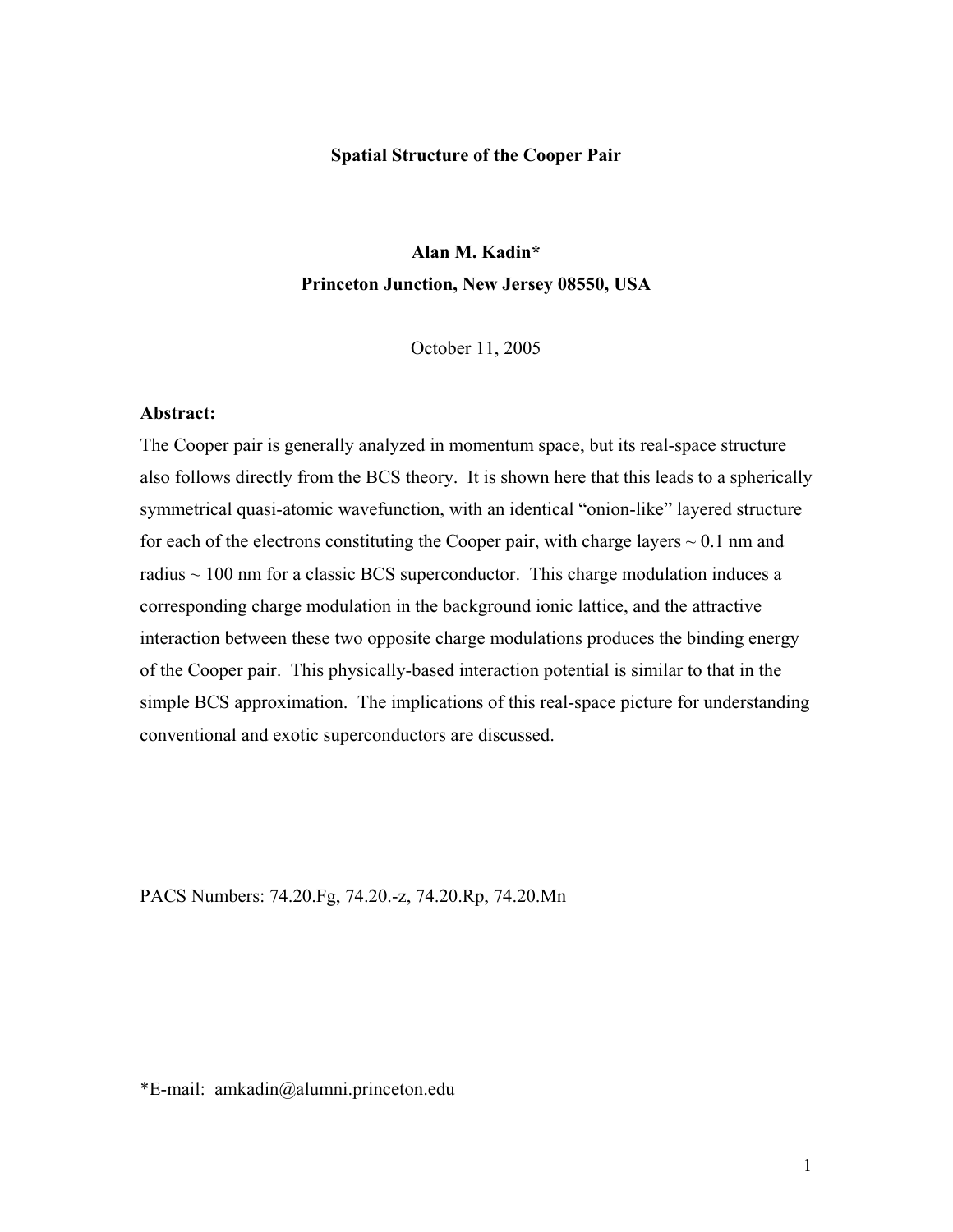### **I. Introduction**

The Cooper pair is the bound state of two electrons that forms the basis for superconductivity within the Bardeen-Cooper-Schrieffer (BCS) theory [1,2]. It has long been established that the mechanism for pair formation in conventional superconductors is the electron-phonon interaction, although this is rather less clear for exotic materials such as the cuprates. The usual analysis in the BCS theory relies on a momentum-space picture, dealing with interactions between plane-wave electron states. In particular, it is often stated that the Cooper pair consists of a pair of electrons with opposite wavevectors **k** and **–k**, which interact via the exchange of a virtual phonon. But this description is incomplete, and may be somewhat misleading.

The scale of the Cooper pair is well known from BCS theory to be the coherence length ξ*0* ~ 100 nm, but a detailed real-space picture of the pair wavefunction is not generally described. Weisskopf [3] pointed out in his tutorial article that,

*"The wave function of a Cooper pair represents a bound S-state, ... analogous to the motion of two nucleons in a deuteron or of the two electrons in the ground state of positronium,"*  and Waldram [4] stated that,

*"The internal part of the pair function corresponds to a spherically symmetrical bound s state of high order; the radial k value of of order*  $k_F$ *, and the radius of the state is of order*  $\xi_0$ *."* However, in neither case was this real-space analysis carried much further.

In the present paper, a more complete real-space picture of the Cooper pair is developed, based on the standard equations of the BCS theory. This picture includes not only the electrons themselves, but also the corresponding lattice distortions that move with the electrons and facilitate the pairing. Each pair, consisting of a sphere of radius  $\sim \xi_0$  with  $\sim$ 1000 concentric charge layers (see Fig. 1), represents a coherent state associated with a particular quantum phase. The density of pairs is such that they are highly overlapping, leading to long-range phase coherence if the quantum phases are all aligned. Finally, this view of the spatial structure of Cooper pairs provides a basis to consider the similarities and differences between conventional BCS superconductors and alternative pairing mechanisms.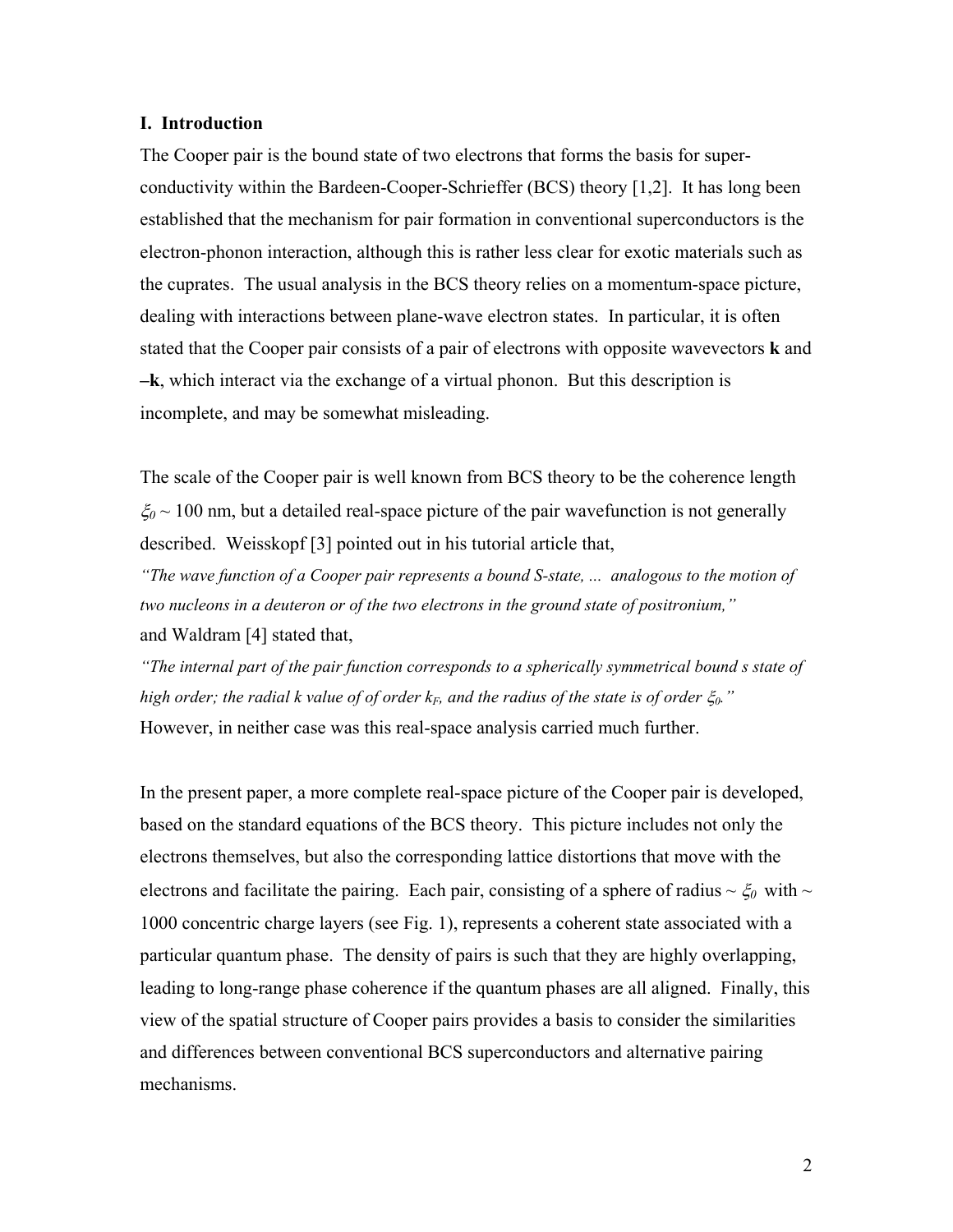

*Fig. 1. Conceptual picture of the spatial structure of a Cooper pair. Spherical standing waves with Fermi wavevector k<sub>F</sub> give rise to concentric charge layers with a radius*  $\sim \xi_0$ *. Commensurate charge modulation in the underlying lattice serves to bind the two electrons to form the pair.* 

# **II. Pair Wavefunction**

Consider first the electronic orbitals in a hydrogen atom. The 1S ground state has spherical symmetry and no radial nodes, with a characteristic size given by the Bohr radius. Higher order S states maintain the spherical symmetry, but have multiple radial nodes and wave oscillations, corresponding to spherical standing waves of higher order and greater kinetic energy. The 1000S orbital would have 999 radial nodes. Also consider the bound state of an electron and a positron, also known as positronium. The orbitals of both components are hydrogenic orbitals, each spatially distributed over the same scale (since their masses are the same), symmetric around the common center of mass.

Now consider by analogy a bound state of two electrons of opposite spin, the Cooper pair. One would similarly expect that each of these constituent electrons will form a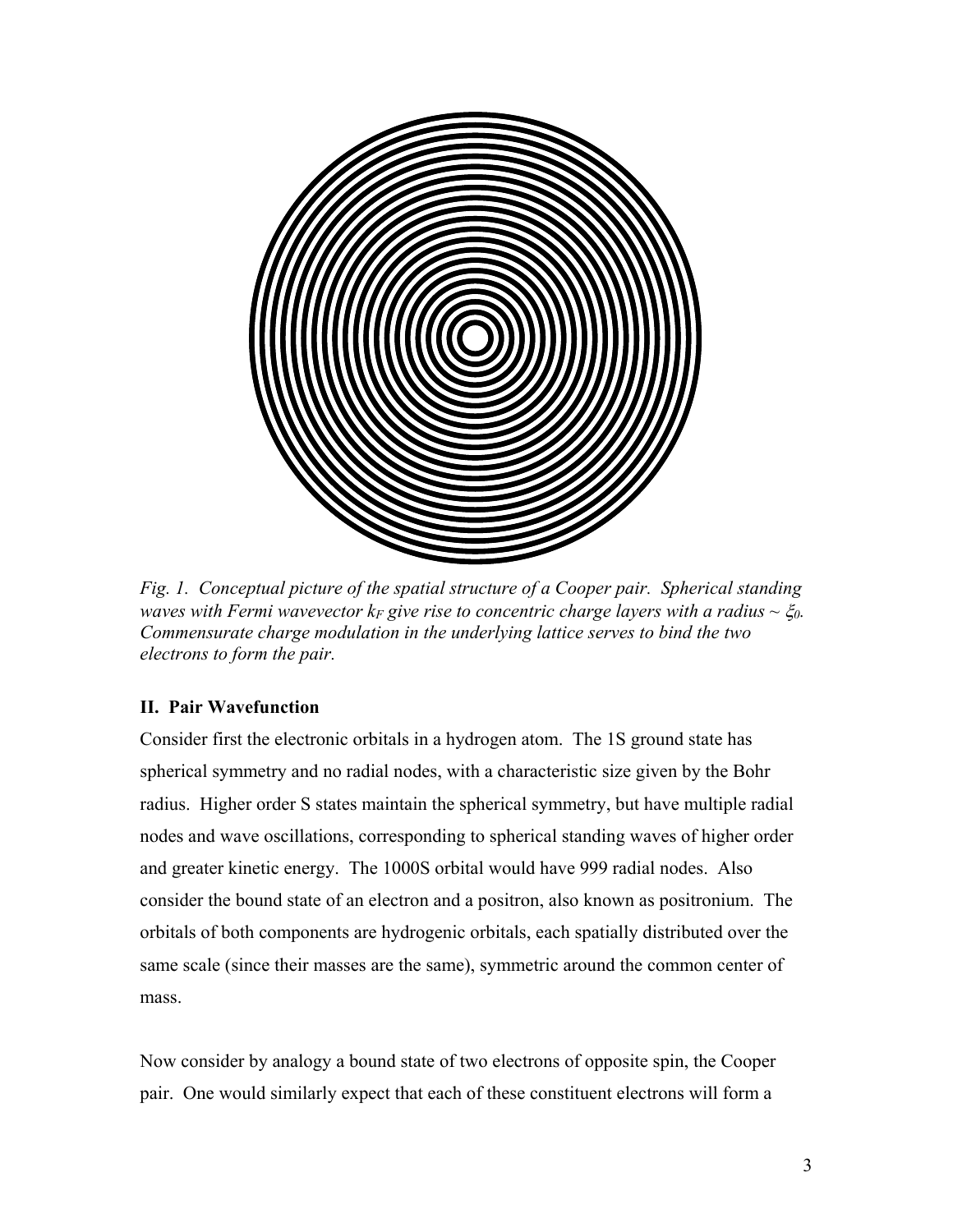distributed, spherically symmetrical S-wave orbital. In the ground state, one would also expect that the spatial parts of the two wave functions should be identical. It is also expected that the electron wave components constituting the Cooper pair will have wavevectors near  $k_F$ , the Fermi wavevector at the top of the Fermi sea. The size of the Cooper pair is inversely proportional to the effective bandwidth of the band of electron components contributing to the pairing. Within the BCS theory, this effective bandwidth also provides self-consistently the binding energy of the Cooper pair.

The BCS ground state at *T*=0 consists of two classes of electrons: those deep inside the Fermi sea, which are essentially the same as those in the normal state, and those near the Fermi surface, which form the superposition of Cooper pairs. These latter electrons, the "frozen crust" at the top of the Fermi sea [3], cannot scatter because they are in a coherent state. The former electrons inside the sea cannot scatter because they are far from the surface. At  $T=0$ , all electrons of both classes contribute to the lossless supercurrent, but it is the Cooper pair wave function that is of interest here.

The internal structure of this pair wave function  $\Psi(r)$  (also called the singlet pair function or the Gor'kov F function) is given by [4]

$$
\Psi(r) \propto \sum_{k} u_{k} v_{k} \exp(ikr) \propto \sum_{k} \frac{\cos(kr)}{\sqrt{\varepsilon^{2} + \Delta^{2}}} = N(0) \int \frac{\cos(kr) d\varepsilon}{\sqrt{\varepsilon^{2} + \Delta^{2}}}, \qquad (1)
$$

where the sum is over *k* states near  $k_F$ ,  $\varepsilon = E - E_F$ , where  $E = \hbar^2 k^2 / 2m$  and  $E_F = \hbar^2 k^2 / 2m$  are the free electron kinetic energy and the Fermi energy, and ∆ is the BCS superconducting energy gap. The functions  $u_k$  and  $v_k$  are the standard variational parameters of the BCS theory, such that  $2u_kv_k = [\varepsilon^2 + \Delta^2]^{-1/2}$ . The transition to an integral over  $\varepsilon$  is possible since only the radial components of *k* are included, and  $N(\varepsilon=0)$  (the density of states for a single electron spin per unit energy at the Fermi surface) can be pulled out of the integral since it is limited to contributions close to  $\varepsilon = 0$  (*k* near  $k_F$ ). Note also that the offset energy  $\varepsilon$  can be rewritten

$$
\varepsilon = \frac{\hbar^2}{2m} (k^2 - k_F^2) \approx \frac{\hbar^2 k_F}{m} (k - k_F) = \pi \xi_0 \Delta (k - k_F),
$$
 (2)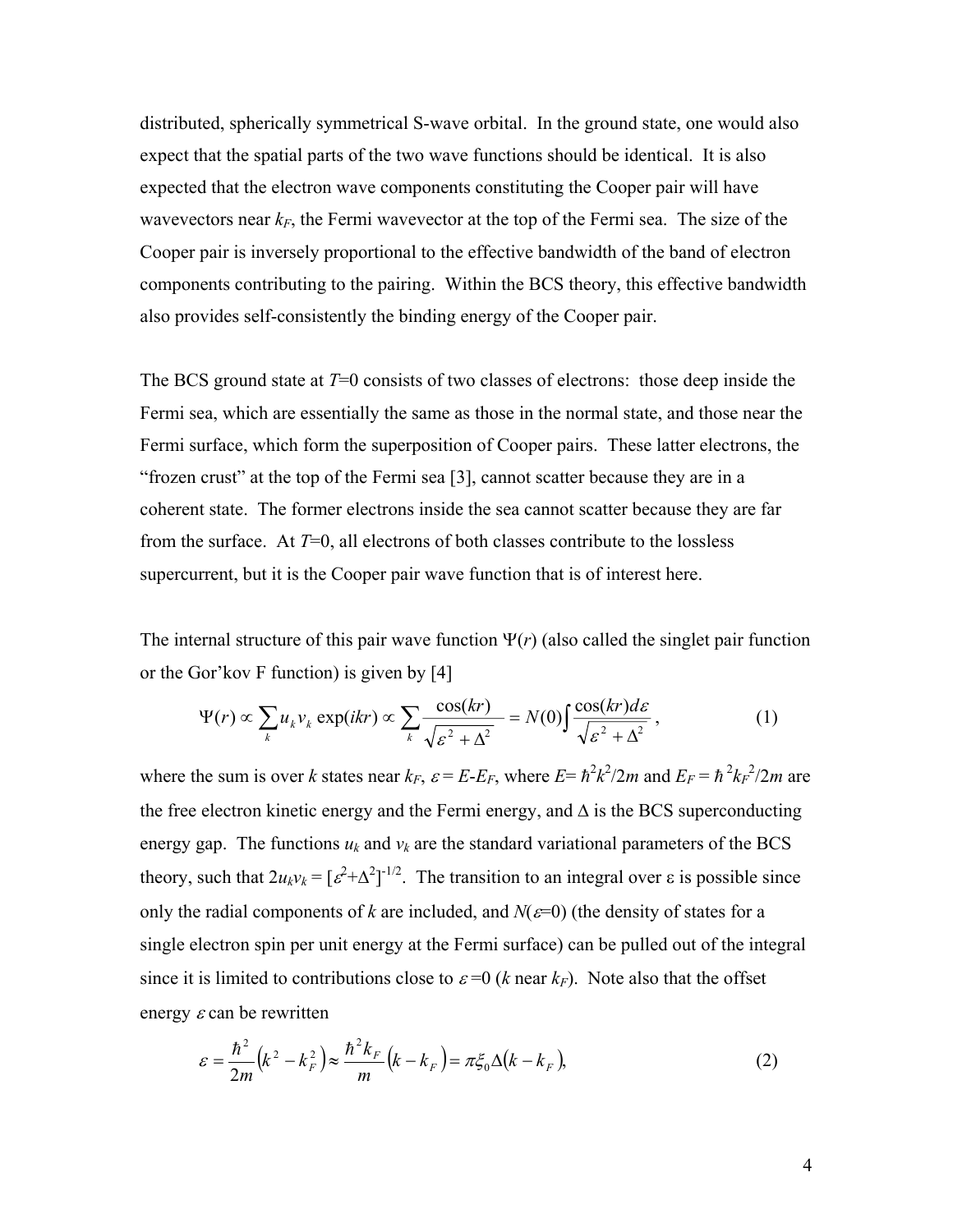where we have defined the BCS coherence length  $\xi_0 = \hbar v_F/\pi \Delta$  in the usual way, and the approximation is valid for *k* close to  $k_F$ . Now one can define normalized parameters  $\varepsilon$  =  $\varepsilon/\Delta$  and  $r' = r/\pi \xi_0$ , and Eq. (1) becomes

$$
\Psi(r) \propto \int \frac{\cos(k_{F}r + \varepsilon' r')d\varepsilon'}{\sqrt{\varepsilon'^{2} + 1}} \approx \cos(k_{F}r) \int \frac{\cos(\varepsilon' r')d\varepsilon'}{\sqrt{\varepsilon'^{2} + 1}} = \cos(k_{F}r)K_{0}(r/\pi\xi_{0}), \quad (3)
$$

Here  $K_0$  is the zeroth-order modified Bessel function, with an asymptotic form that is similar to an exponential:  $K_0(x) \sim (\pi/2x)^{1/2} \exp(-x)$  for  $x>>0$  [5]. The  $K_0$  function has a weak divergence for  $r=0$ , which must be cut off by choosing a cutoff energy scale. In the BCS theory, this cutoff is given by an energy comparable to the Debye energy  $\hbar \omega_D$ , which is  $>> \Delta$ .

As shown in Fig. 2a, the Fourier component peaks at  $k_F$  with a width ~ 2 $\Delta$ , as expected. So this wavefunction corresponds to spherical standing waves, with a spatial modulation close to  $k_F$ . Given that typically  $1/k_F \sim 0.1$  nm and  $\xi_0 \sim 100$  nm, this corresponds to a rapidly oscillation around  $k_F$ , modulating a slowly varying envelope with a characteristic scale of  $\xi_0$ . This is illustrated in Fig. 2b, where the factor  $k_F \xi_0 = 20/\pi$  for clarity. (Calculations are carried out using Matlab<sup>®</sup>, in which  $K_0$  is a built-in function.)

The charge density in this electron wavefunction goes as the square of the wavefunction:

 $\rho(r) \propto K_0^2(r/\pi\xi_0) \cos^2(k_F r) \propto [1 + \cos(2k_F r)] \exp(-2r/\pi\xi_0)/r,$  (4) where the latter form is the asymptotic expression for large *r*. Both electrons of the pair would be expected to have the same (spatial) wavefunction, with the same nodes and antinodes, and hence the same quasi-static charge distribution. This corresponds to a spherical layered charge distribution of the Cooper pair, with periodic layers spaced by  $2\pi/2k_F \sim 2$  Å. If the Cooper pair moves, the charge distribution will move with it.

The average charge of the slowly varying envelope is easily screened and probably not important. But the charge modulation at  $2k_F$ , which is similar to that of a high-order atomic S-state, induces a corresponding modulation in the underlying lattice (described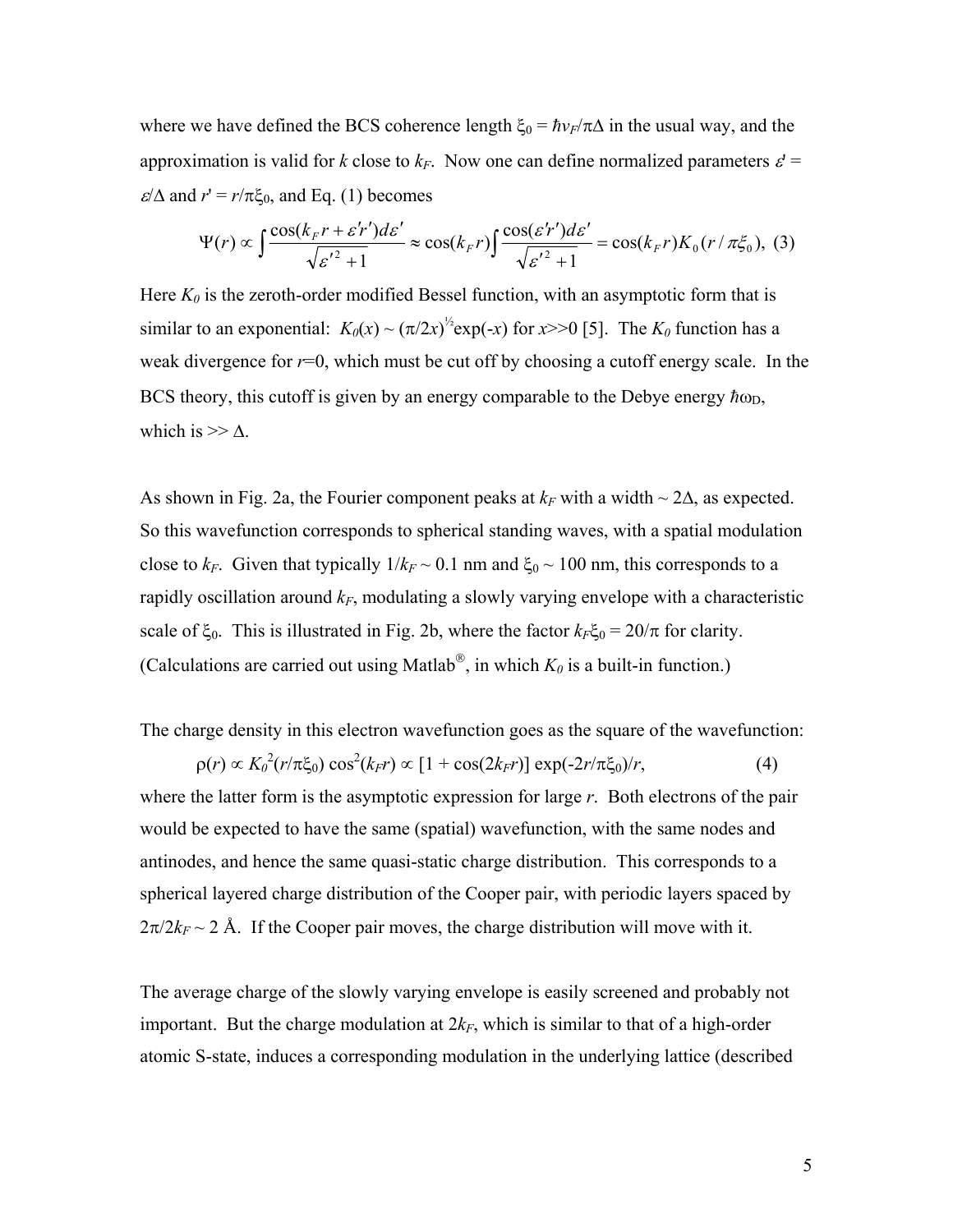further in the next section), and the attraction between the two commensurate modulations provides the physical basis for the BCS bound state.



*Fig. 2. Cooper pair wavefunction in real and reciprocal space. For clarity,*  $k_F = 20/\pi \xi_0$  $(E_F=10\Delta)$  in these figures. (a) K-space distribution showing peak at  $k_F$  and peak width *2/*πξ*0 (corresponding to 2*∆ *in energy). (b) Radial dependence of spherical standing wave, showing modified Bessel function*  $K_0$  *with quasi-exponential decay over distance*  $\sim$ πξ*0. Calculations are carried out using Matlab .*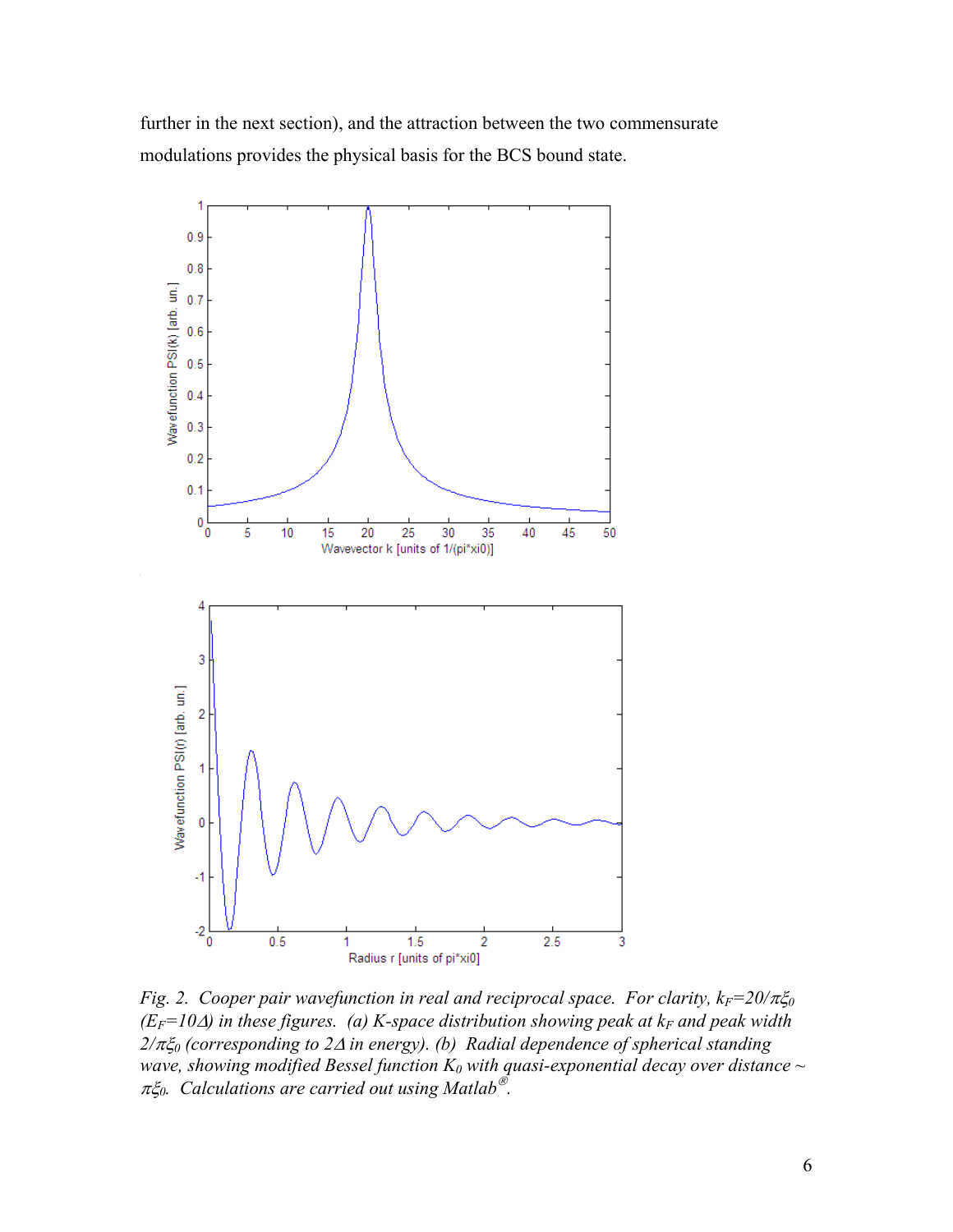The effective radius of a Cooper pair can be estimated by evaluating the mean radius of the envelope of the charge distribution:

$$
\langle r \rangle = \frac{\int 4\pi r^2 \rho(r) r dr}{\int 4\pi r^2 \rho(r) dr} \approx \pi \xi_0,
$$
\n(5)

where we have used the asymptotic form for the calculation. This is somewhat larger than  $\xi_0$ , which is typically taken as the scale of the Cooper pair. It is notable that the Cooper pairs are heavily overlapping, as one can see by estimating the number of Cooper pairs in a volume of radius  $\pi \xi_0$ . Taking the effective energy bandwidth of electrons contributing to the Cooper pair as 2∆, the number *n* of pairs in such a volume, assuming that all electrons within this band are paired (as is the case far below the superconducting critical temperature) is:

$$
n = N(0) 2\Delta (4\pi/3) (\pi \xi_0)^3 \approx 1.7 (E_F/\Delta)^2,
$$
\n(6)

using formulas for the free-electron Fermi gas. For conventional low-temperature superconductors,  $E_F \sim 1$  eV while  $\Delta \sim 1$  meV, so that there are  $\sim 10^6$  Cooper pairs overlapping within an effective volume of a given Cooper pair.

In the absence of electromagnetic fields, each Cooper pair consists of two identical electron wave functions (with opposite spins), each at rest with zero net momentum. Although the sign of the electron wavefunction alternates on the scale of  $1/k_F$ , there is an overall quantum phase factor  $\phi$  for the entire Cooper pair which is essentially uniform. If the magnetic vector potential  $A \neq 0$ , the pair is in motion with velocity  $v_s = 2eA/2m =$ *e***A**/*m*. The assembly of overlapping Cooper pairs all move together, each with the same quantum energy, and hence the same time-evolution of the quantum phase φ. Clearly, this superconducting condensate exhibits long-range coherence only if all of the overlapping Cooper pairs are in-phase.

## **III. Lattice Modulation**

Within the BCS theory, the lattice potential energy for the electrons is described in reciprocal space as  $V_{kk'} = V(k-k') = V(q)$ , where *k* and *k'* are the wavevectors of two electron states that are coupled by the potential. Since the coupled states are on opposite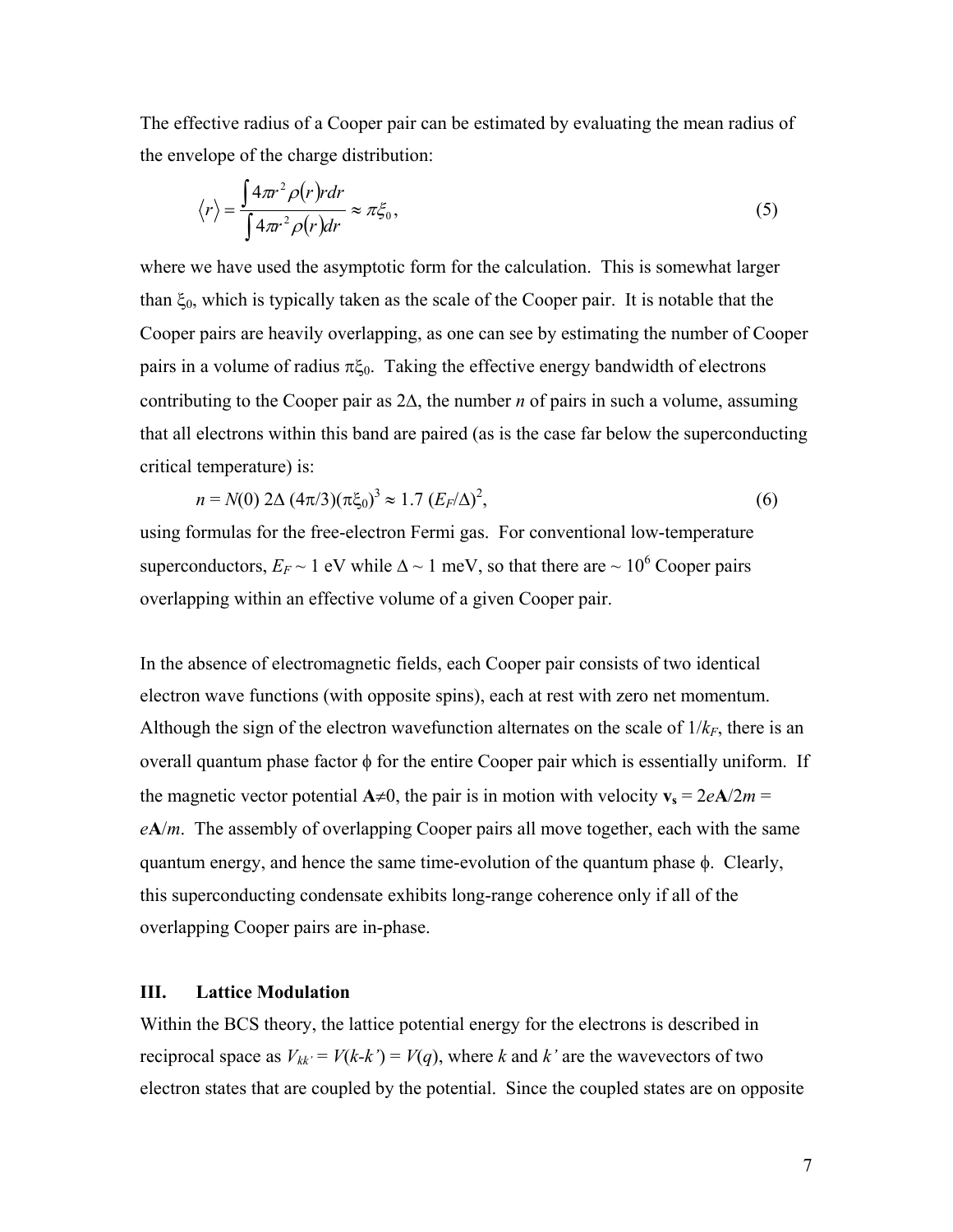sides of the Fermi surface, one expects that values of  $q$  near  $2k_F$  are most relevant to the pairing. For simplicity of calculations, the BCS approximation takes  $V_{kk}$  as a constant  $-V$ for states within a cutoff energy  $\hbar\omega_c$  of the Fermi surface, and zero for all other states [2]. On physical grounds,  $\hbar \omega_c$  is taken to be of order of the Debye energy  $\hbar \omega_D$  of the phonons, at least for phonon-mediated superconductivity. The Debye energy is intermediate in magnitude between  $E_F$  and the superconducting energy gap  $\Delta$ .

Within the present real-space picture of the Cooper pair, one may view  $V(q)$  for  $q=2k_F$  as coupling together the outgoing and incoming traveling-wave components of the radial standing waves for both of the electrons. It is reasonable to identify  $V(q)$  with the electric potential due to the charge self-consistently induced in the lattice by the electron wavefunction, which also is predominantly around  $2k_F$ . Given the spherical symmetry and the narrow bandwidth, this is essentially a one-dimensional problem, with Fourier transform *V*(r) given by

$$
V(r) \propto -V \cos(2k_F r) \sin(2k_c r)/(2k_c r),\tag{7}
$$

where  $k_c = (\hbar \omega_c/\Delta)/\pi \xi_0$  corresponds to the energy cutoff at  $\hbar \omega_c$ . As shown in Fig. 3, this corresponds to a modulated potential which generally decreases slowly  $\left(\sim 1/r\right)$  in amplitude, but this envelope also oscillates as it dies out. These envelope oscillations (and nodes) appear to be a mathematical artifact of the sharp cutoff at  $\hbar \omega_c$ , rather than being physically significant.

This is similar, but not identical to a more physically-based potential that follows from the electronic charge distribution of Eq. (4). One might initially expect that this modulated charge density would be screened by other electrons, but in fact all of the conduction electrons that can contribute at this wave vector are already included in the superconducting condensate. Thus the only remaining effect is due to the dielectric response of the bound ions. The modulated spherical shells of charge given by Eq. (4) would be expected to induce a proportional modulated charge ρ*in* in the lattice, of opposite phase, reducing the total charge density. The contribution to  $V(r)$  due to a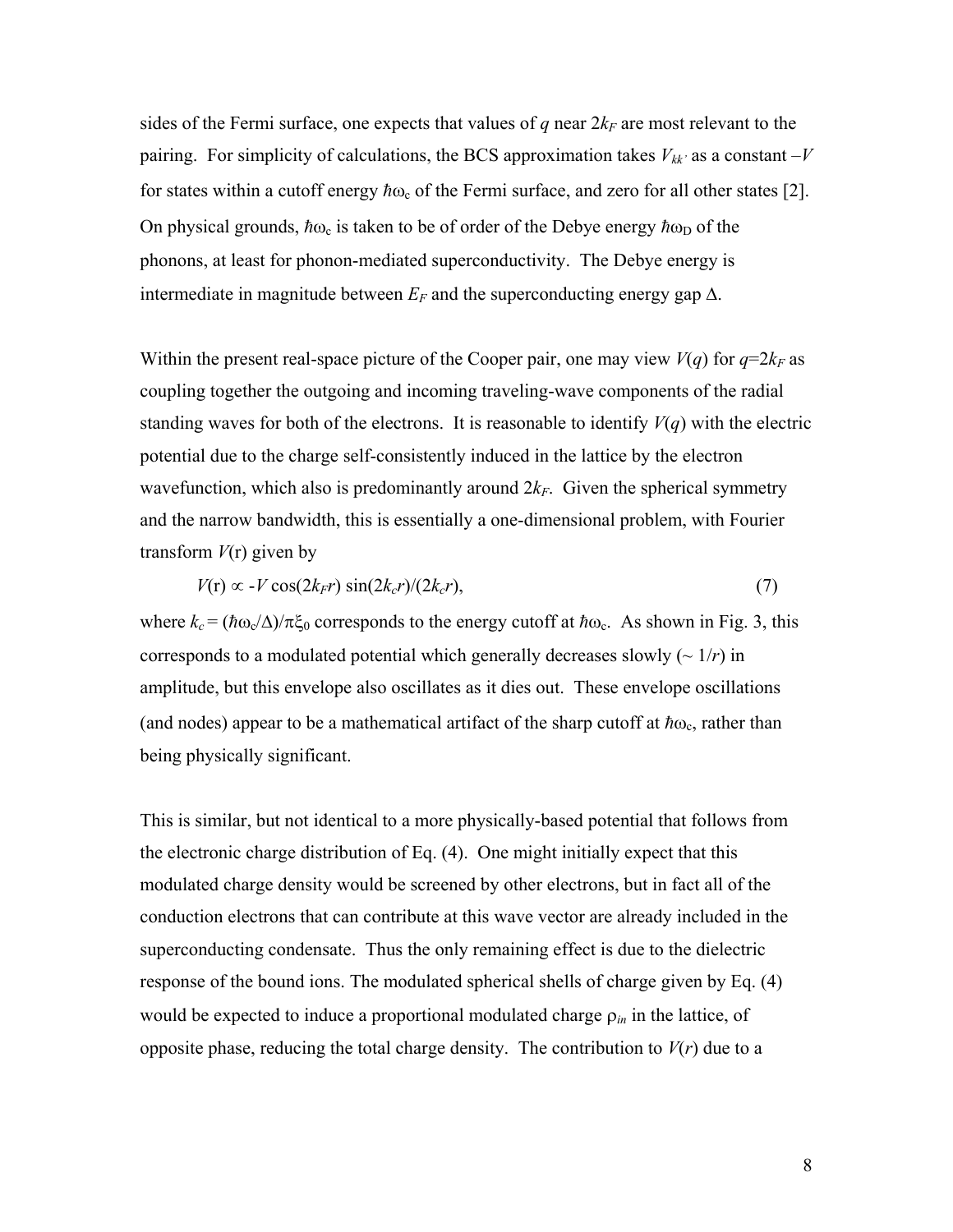

*Fig. 3. Potential energy of Cooper pair associated with lattice. Both constant BCS approximation (solid lines) and charge-induced lattice modulation (dotted lines) are shown. For clarity, k<sub>F</sub>=20/* $\pi \xi_0$  *(E<sub>F</sub>=10* $\Delta$ *) in these figures, and the cutoff energy*  $\hbar \omega_c$ *=3* $\Delta$ *.* (a) K-space distribution showing peak at  $2k_F$  and peak width corresponding either to  $2\Delta$ *or 2ho<sub>c</sub>. (b) Radial dependence of potentials, showing modulated wave at*  $2k_F$  *with either exponential rolloff or sin(x)/x oscillating rolloff.*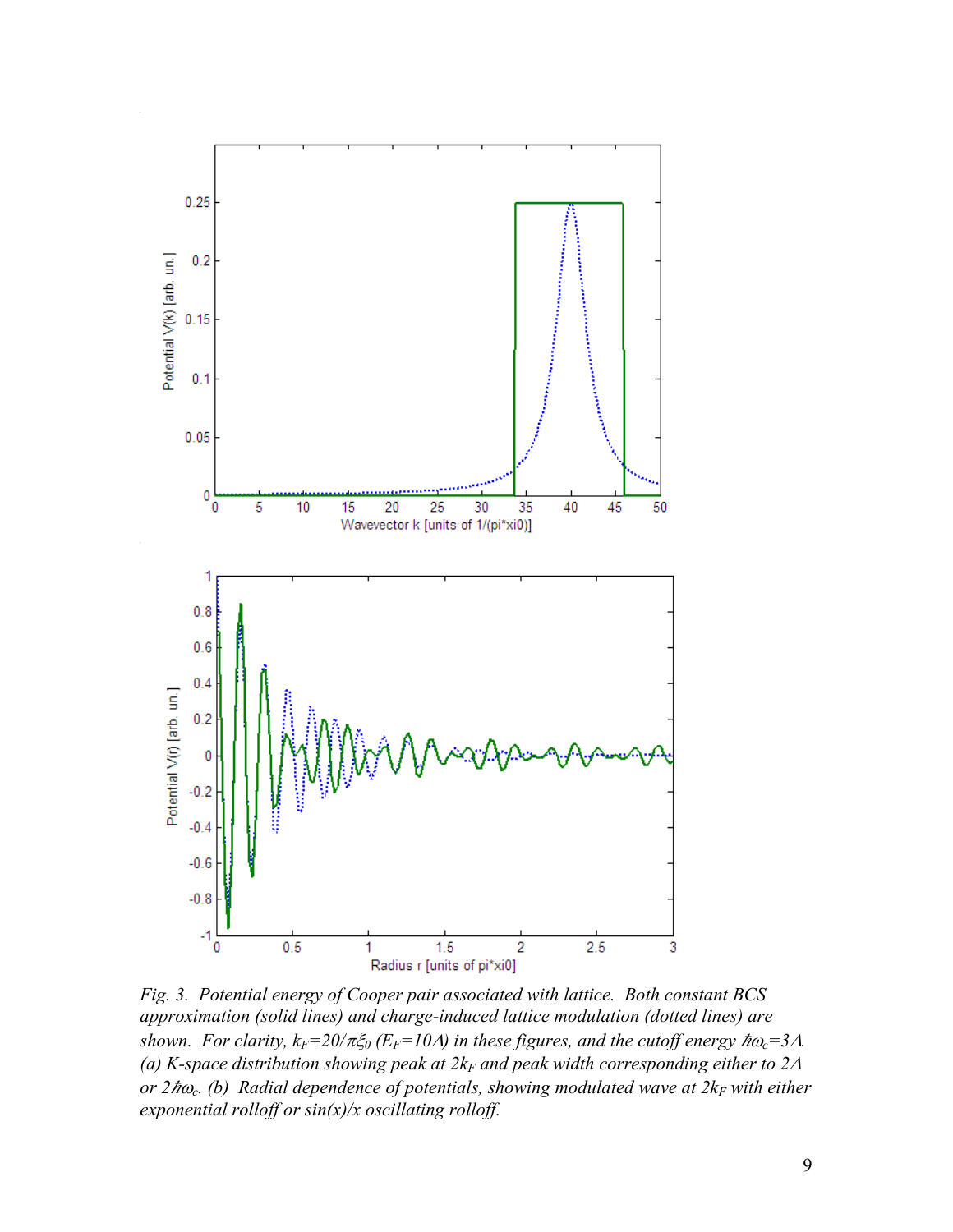spherical shell of charge *Q* is  $Q(r)/4\pi\varepsilon_0r$ , and since  $Q(r)$  oscillates quickly, one would expect that only the shell nearest *r* would contribute significantly. Then one has

$$
V(r) \propto Q(r)/r \propto r\rho_{in}(r) \propto \cos(2k_F r) \exp(-2r/\pi\xi_0)
$$
\n(8)

One can also view the Fourier transform of this:

$$
V(k) \propto \left[ (k - 2k_F)^2 + (2/\pi \xi_0)^2 \right]^{-1} \tag{9}
$$

These dependences are also shown in Fig. 3, for comparison with that of the BCS approximation. Note that the potential in Eq.  $(8)$  exhibits the same fine modulation at  $2k_F$ as that of Eq. (7), but the envelope decreases more smoothly to zero at  $\neg \pi \xi_0$ , without further oscillations at larger distances.

Note that either form of the lattice distortion is static for a Cooper pair that is fixed in space. This seems quite different from the conventional picture of a dynamically oscillating phonon, but may properly represent a "virtual phonon" that is bound to the Cooper pair. Also, since the lattice distortion moves with the Cooper pair, a moving Cooper pair does indeed correspond to dynamic lattice vibrations. The maximum velocity of a Cooper pair at T=0 [6] is given by  $v_c = \hbar/(\pi m \xi_0) = \Delta/\hbar k_F$ , so that the maximum frequency of the lattice oscillations is

$$
f_{\text{max}} = v_c k_F / \pi = 2\Delta / h. \tag{10}
$$

Since 2∆ is typically much less than characteristic phonon energies of order the Debye energy, this is quite consistent with a phonon-mediated picture of superconductivity.

### **III. Discussion and Conclusions**

The analysis developed here provides an alternative real-space picture for a Cooper pair within the standard BCS model of an s-wave superconductor. However, it may be extended to cover superconductors with other symmetries and other pairing mechanisms. For example, there has been considerable discussion of d-wave pairing symmetry as applied to the cuprates [7], as well as p-wave symmetry in ruthenates [8]. It is straightforward to modify the spherically symmetric quasi-atomic orbital of Fig. 1, to include one or more angular nodes, as shown in Fig. 4, by multiplying the wavefunction by cosφ or cos(2φ). This corresponds to rotational standing waves as well as radial standing waves, and leads to separate lobes of the wavefunction that are 180° out of

10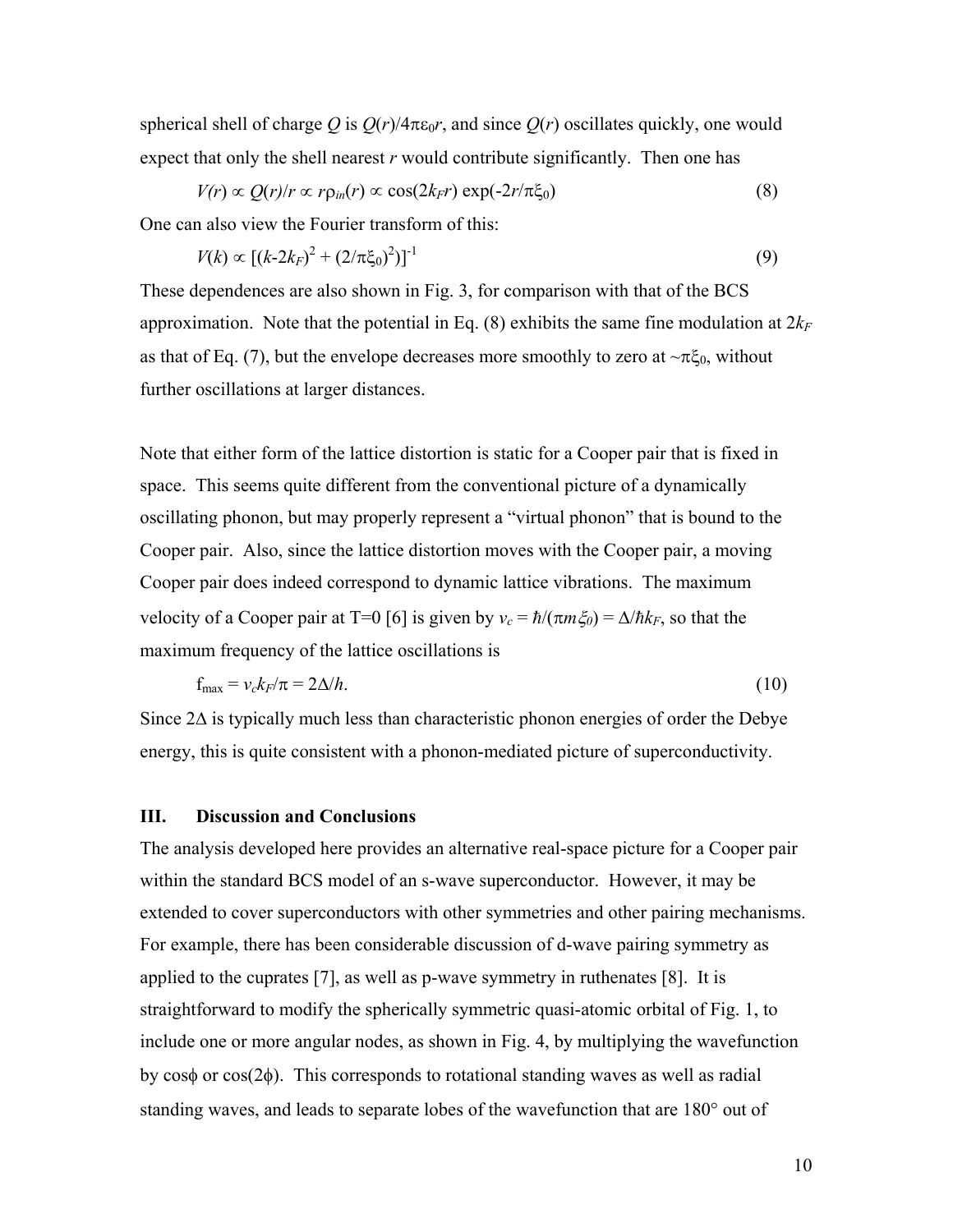phase with adjacent lobes, as for the usual case with atomic orbitals. Hybrid orbitals are standard in atomic bonding (such as  $sp^2$  or  $sp^3$ , for example), and a pair structure that is likewise hybridized may also be a possibility.

While such pictures do not specify the nature of the pairing mechanism, they imply that these alternative symmetries might be favored in certain anisotropic crystal structures, where lattice modulations in certain spatial directions might be suppressed. This may be relevant to the cuprates, for example, where the directions of the d-wave lobes are believed to correspond to the directions of the Cu-O bonds within the a-b plane of the crystal structure.



*ig. 4. Conceptual picture of Cooper pair with alternative p-wave and d-wave F symmetries (left and right). In addition to the layered structure with radial nodes, one would have angular nodes as well, corresponding to p and dx2-y2 atomic orbitals. When one crosses an angular node, the quantum phase changes by 180*°*, as indicated by the change in shading of the various lobes.* 

In describing the physical picture of Cooper pair bonding via induced charge modulation, modulation in the pair wavefunction. However, one can also envision a more general we asserted earlier that only the lattice of ions is available to respond to the charge situation whereby bound orbitals in other electron bands or sublattices may also be available to respond at  $2k_F$ . This might correspond to certain models of excitonic superconductivity or other exotic forms.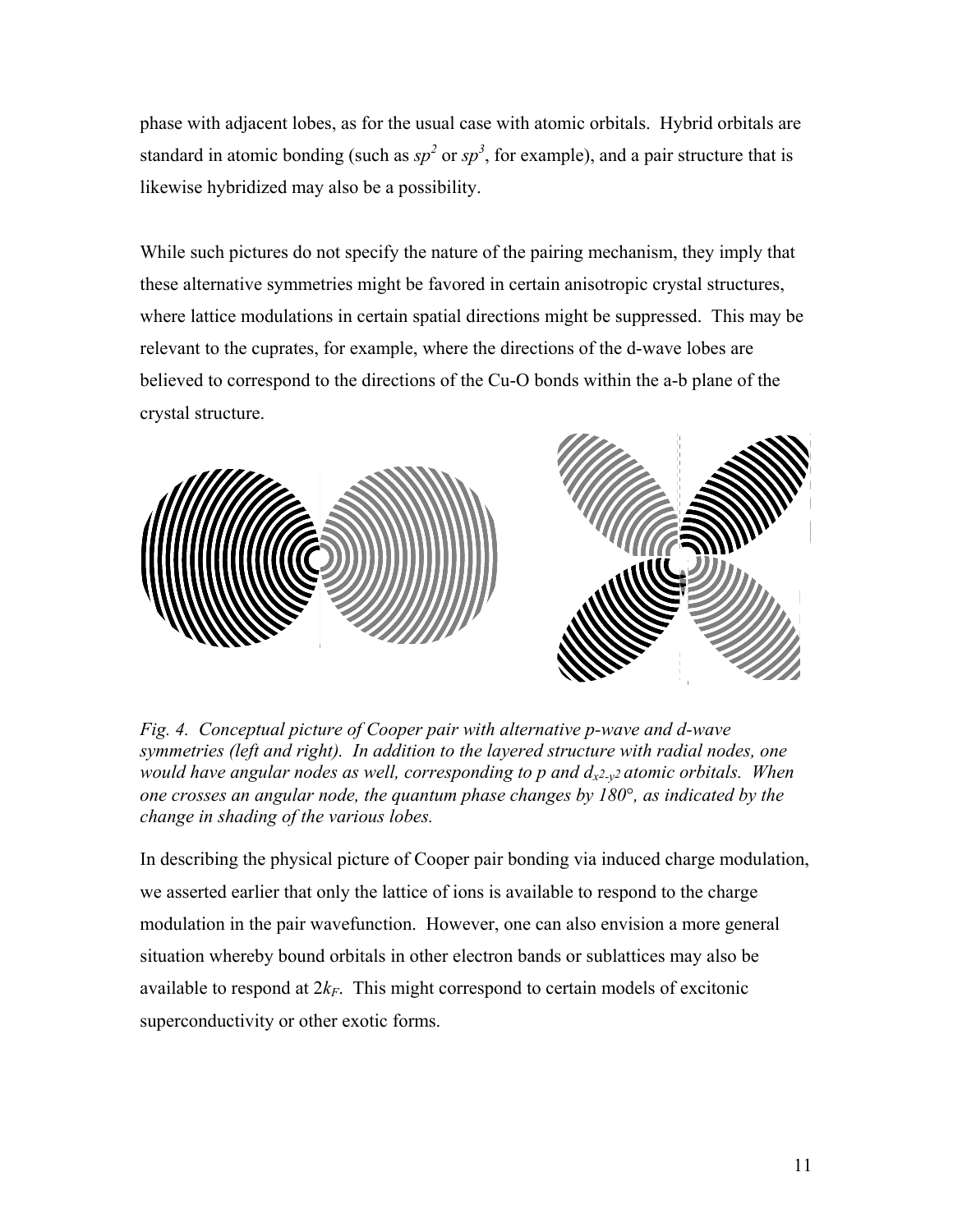Furthermore, we assumed earlier that both electrons of opposite spin have overlapping identical wavefunctions. This has the effect of reinforcing the charge modulations, while canceling out any spin density modulations. One could alternatively cancel the charge modulations (by having the radial nodes of one electron align with antinodes of the other), which would have the effect of reinforcing the spin density modulations. If one has a magnetically polarizable lattice (such as is believed to be the case for the cuprates and some other exotic superconductors), then such a spin density modulation could induce a corresponding modulation in the spin of the lattice, and the interaction between the two spin modulations might provide the binding energy of the Cooper pair. This may be similar to certain models that have been proposed to account for high-temperature superconductivity in the cuprates. Alternatively, one could have a "spin-triplet" state whereby the two electrons have parallel spins, as is believed to be the case for ruthenate superconductors [8]. With identical aligned wavefunctions, one would then have a modulation of both charge density and spin density.

Another possible extension of this picture would permit coupling to dynamic lattice distortions, as opposed to the quasi-static distortions that follow from the simple model described. For example, spherical standing waves in the lattice at a phonon frequency  $\omega(2k_F)$  would produce charge oscillations at the same frequency and wavevector. Since electron wavefunctions can respond much faster than the lattice, a Cooper pair could couple electrostatically to such a "bound phonon" simply by a slight breathing oscillation of the entire spherical wavefunction at the resonant frequency.

Finally, the hallmark of superconductivity is the long-range order associated with the quantum phase φ. This is generally characterized using the Ginzburg-Landau phenomenological theory, in which an order parameter  $|\Psi|$  exp(i $\phi$ ) represents an effective wavefunction for the overlapping Cooper pairs. This changes slowly on the scale of an empirical coherence length ξ(*T*) that varies with temperature *T*. It is reasonable to associate  $\xi(T)$  with the BCS coherence length  $\xi_0$ , which is why they are indicated by the same Greek letter. In a "clean superconductor", where the electron mean-free-path  $\ell$  > ξ<sub>0</sub>, one indeed has ξ(*T*) ~ ξ<sub>0</sub>. However, in a disordered or "dirty superconductor" with

12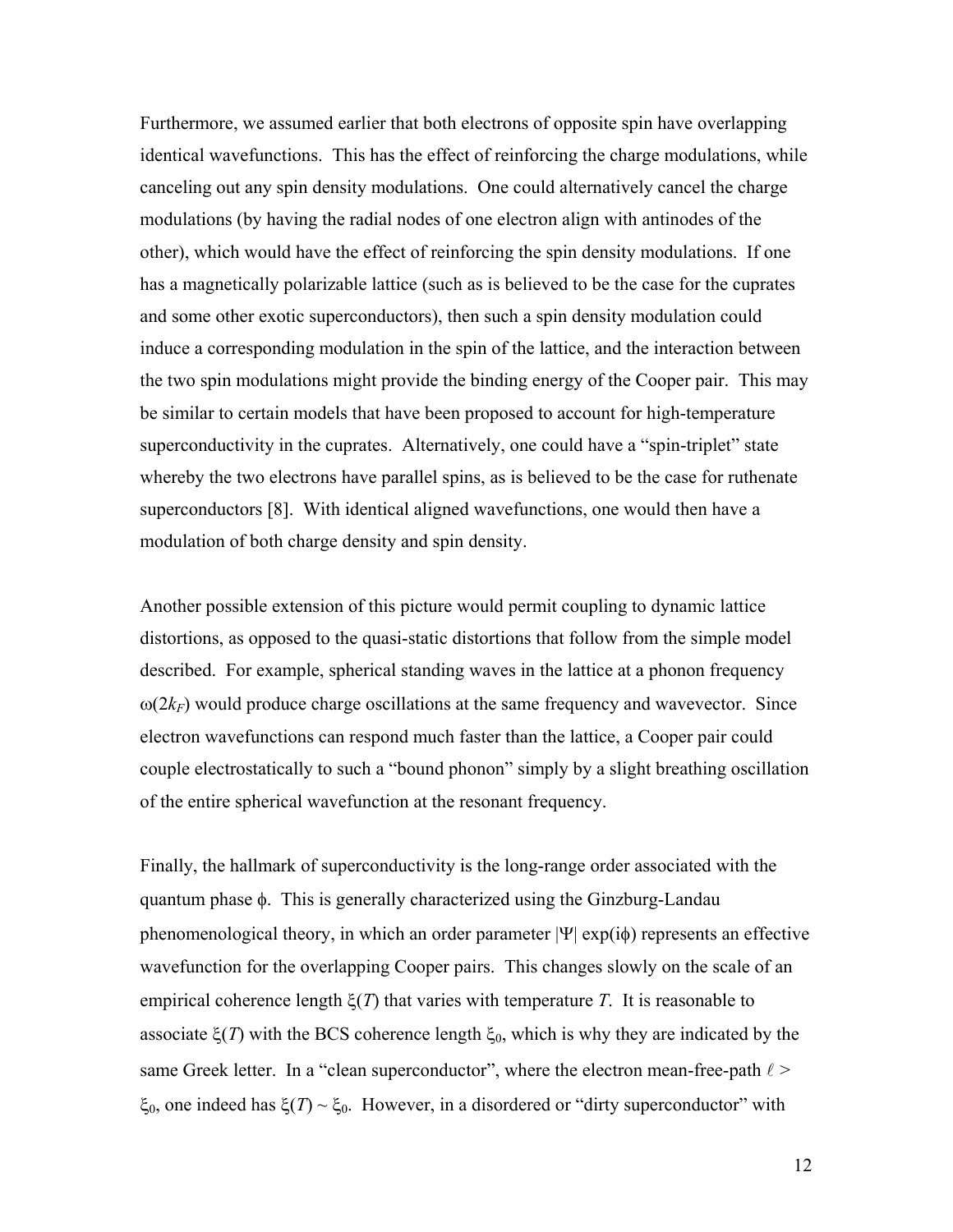$\ell < \xi_0$ , the situation is a bit more complicated [9]. One has instead  $\xi(T) \sim (\xi_0 \ell)^{1/2}$ , which seems inconsistent with a Cooper pair on the scale of  $\xi_0$ . In fact, the pair wavefunction must be modified in the dirty limit, since the basis electron wavefunctions on this scale are no longer plane waves. Instead of ballistic motion in a straight line, the electron undergoes a random walk between elastic scattering centers. So an energy bandwidth on the scale of  $\Delta$  will lead to a smaller Cooper pair on the scale of  $(\xi_0 \ell)^{1/2}$ , with an internal microstructure that is more complicated than the simple layered structure of Fig. 1. However, one would still expect a spatial charge modulation and corresponding induced lattice charge, leading to a coherent wavefunction with a pairing energy that is essentially independent of  $\ell$ .

In conclusion, a simple real-space physical picture for the Cooper pair is developed, which is consistent with the standard equations of BCS theory. This Cooper pair consists of a spherical quasi-atomic wavefunction of radius  $\sim \pi \xi_0$  for both electrons, with radial nodes separated by  $\pi/k_F$ . A commensurate quasi-static charge modulation in the underlying lattice provides the interaction potential, similar to that in the simple BCS approximation, that leads to a bound state. This picture can be generalized for alternative pairing symmetries (p and d-wave) as well as alternative pairing mechanisms (excitonic or spin-based) and extended to disordered superconductors. While it does not derive essentially new physics, this real-space approach may provide a more effective heuristic picture for developing and understanding new phenomena in superconductivity.

### **References:**

[1] L.N. Cooper, "Bound Electron Pairs in a Degenerate Fermi Gas," *Phys. Rev.* **104**, 1189 (1956).

[2] J. Bardeen, L.N. Cooper, and J.R. Schrieffer, "Theory of Superconductivity," *Phys. Rev.* **108**, 1175 (1957).

[3] V.F. Weisskopf, "The Formation of Superconducting Pairs and the Nature of Superconducting Currents," *Contemporary Physics* 22, 375 (1981).

[4] J.R. Waldram, *Superconductivity of Metals and Cuprates*, Section 9.3 (Institute of Physics, Bristol, 1996).